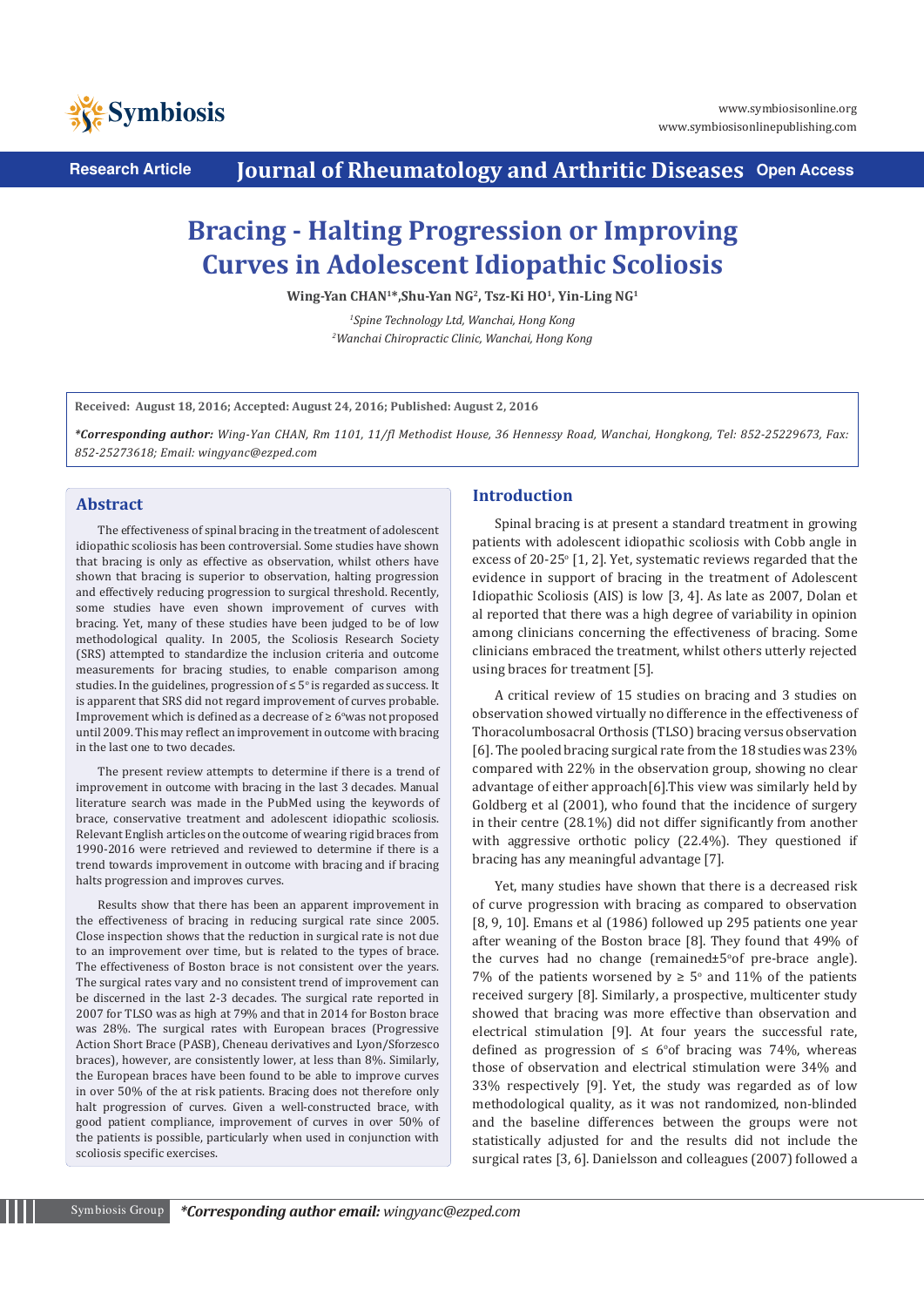subset of Swedish patients from this study for 16 years, comparing the effectiveness of bracing versus observation in two groups of patients with comparable curves and demographics [10]. Results showed that in the braced group, no patient progressed by more than  $\geq 6^\circ$ . In the observation group, however, 40% of the patients progressed by ≥  $6^{\circ}$ ; 20% required brace treatment; and 6 patients (9.2%) required surgery [10]. A multicenter study in 2013 which enrolled randomized cohort and preference cohort showed that TLSO effectively reduced the percentage of braced patients with curve progression to surgical threshold [11]. Indeed, the difference in outcome between bracing and not bracing was so significant that the trial was stopped early [11].

In view of the contradiction and the difficulties of comparing different studies, which used different inclusion and outcome criteria, Scoliosis Research Society (SRS) established a guideline for bracing studies to enable ease of comparison of effectiveness of braces in subsequent studies. Reviewing 32 bracing studies, Richards et al (2005) determined the inclusion criteria that would best identify patients most at risk of progression and the most appropriate definitions for bracing effectiveness [1]. It was determined that the patient braced should be 10 years or older, with curves between  $25-40^{\circ}$  and Risser sign of 0-2. If the patient is a female, she should be either premenarchal or less than one year postmenarchal. Assessment of brace effectiveness should include: the percentage of patients with ≤  $5^{\circ}$  curve progression, the percentage of patients with progression  $\geq 6^{\circ}$  at skeletal maturity, the percentage of patients with curves exceeding the surgical threshold of  $45^{\circ}$  at maturity and the percentage of patients who require surgical intervention during the 2-year follow up beyond maturity [1]. It is of note that the success of the bracing was defined as progression of  $\leq 5^{\circ}$  [1]. Presumably, improvement of curves with bracing was deemed improbable and was not defined in the Scoliosis Research Society (SRS) guidelines [1].

Negrini et al (2009) defined improvement of curves as a reduction of  $\geq 6^{\circ}$  at skeletal maturity when compared to prebrace angle [12]. This possibly stems from their findings that bracing can improve curves. Thus the successful rate as defined by SRS guidelines includes the improvement rate. To better define the terms, the present review regards change of curve  $\pm 5^\circ$  as stabilization of curves. Successful rate is thus the sum of stabilization rate and improvement rate.

The SRS criteria did not take into consideration of the standards of bracing. The Society on Scoliosis Orthopedic and Rehabilitation Treatment (SOSORT) convened in 2008 and established a consensus concerning the standard of management of adolescent idiopathic scoliosis with bracing, with the aim to increase the efficacy and compliance to treatment [2]. SOSORT recommends clinicians to follow the guidelines in clinical practice [2].

Since the establishment of SRS and SOSORT guidelines [1, 2], there have been a number of studies. With uniformity of inclusion criteria and outcome measures, comparison of the effectiveness of bracing should theoretically become easier. We review the studies in the past 2-3 decades to determine if the effectiveness of bracing has improved in terms of halting curves progression, reducing the percentage of patients requiring surgical intervention and improving curves, particularly after the adoption of the two guidelines.

## **Materials and Methods**

Studies from 1990 were manually searched in PubMed, using the key words "brace", "conservative treatment", "adolescent idiopathic scoliosis". Articles on early onset idiopathic scoliosis, secondary scoliosis and adult scoliosis were excluded. Also, articles on soft braces, night time braces and surgery were excluded. Studies using outcome measures other than Cobb angles were excluded. Only articles that were English or having English abstract were included. Studies that determined the combined effects of bracing and scoliosis specific exercises were included, whereas those dedicated solely to scoliosis specific exercises were excluded.

The articles were screened by the lead author for relevance. Only those articles that included inclusion criteria and outcome measures similar to that stipulated by the SRS guidelines were included for comparison. Studies that reported bracing for curves in excess of  $40^{\circ}$  were not included. Data from studies published from 1990 onwards are reviewed to determine if the effectiveness of bracing has improved over the years, in terms of halting progression of curves, reducing surgical rates and improving curves in patients with AIS.

#### **Results**

The search revealed 596 papers. Basing on the above inclusion and exclusion criteria, 33 papers from 1990 – 2000, 53 papers from 2000 – 2010 and 42 papers from 2010 – 2016 were found. Papers that reported short term results of bracing and bracing designs were excluded. This leaves 53 studies for review.

The methodologies, inclusion criteria and outcome measurements of these studies differed significantly and quantitative comparison of the outcome measurements is impossible. Comparison is made qualitatively.

From 1990 to 2002, the reviewed English studies were braces designed in USA. Braces studied included the Milwaukee braces [9, 13, 14, 15], Wilmington braces [16, 17] and Boston or TLSO braces [18 – 23]. We were not aware of any English publication on the European braces during this time period. Since 2003, however, the number of publication on the effectiveness of European braces has increased dramatically [12, 24 – 31]. This may be a result of the establishment of SOSORT in 2005.

### **Progression to Surgical Threshold of 45<sup>o</sup>and Surgical Rates**

From the data, it is evident (Figure 1) that the surgical rates reduce from the year 2005. Apart from the Janicki et al (2007) study which followed the SRS guidelines and reported 79% surgical rate [32], the surgical rates with bracing after 2005 hovered around 10%. Close inspection showed that the reduction in surgical rates is not related to the improvement in

**Citation:** Wing-Yan CHAN, Shu-Yan NG, Tsz-Ki HO, Yin-Ling NG (2016) Bracing - Halting Progression or Improving Curves in Page 2 of 8 Adolescent Idiopathic Scoliosis. J Rheumatol Arthritic Dis 1(1): 1-8.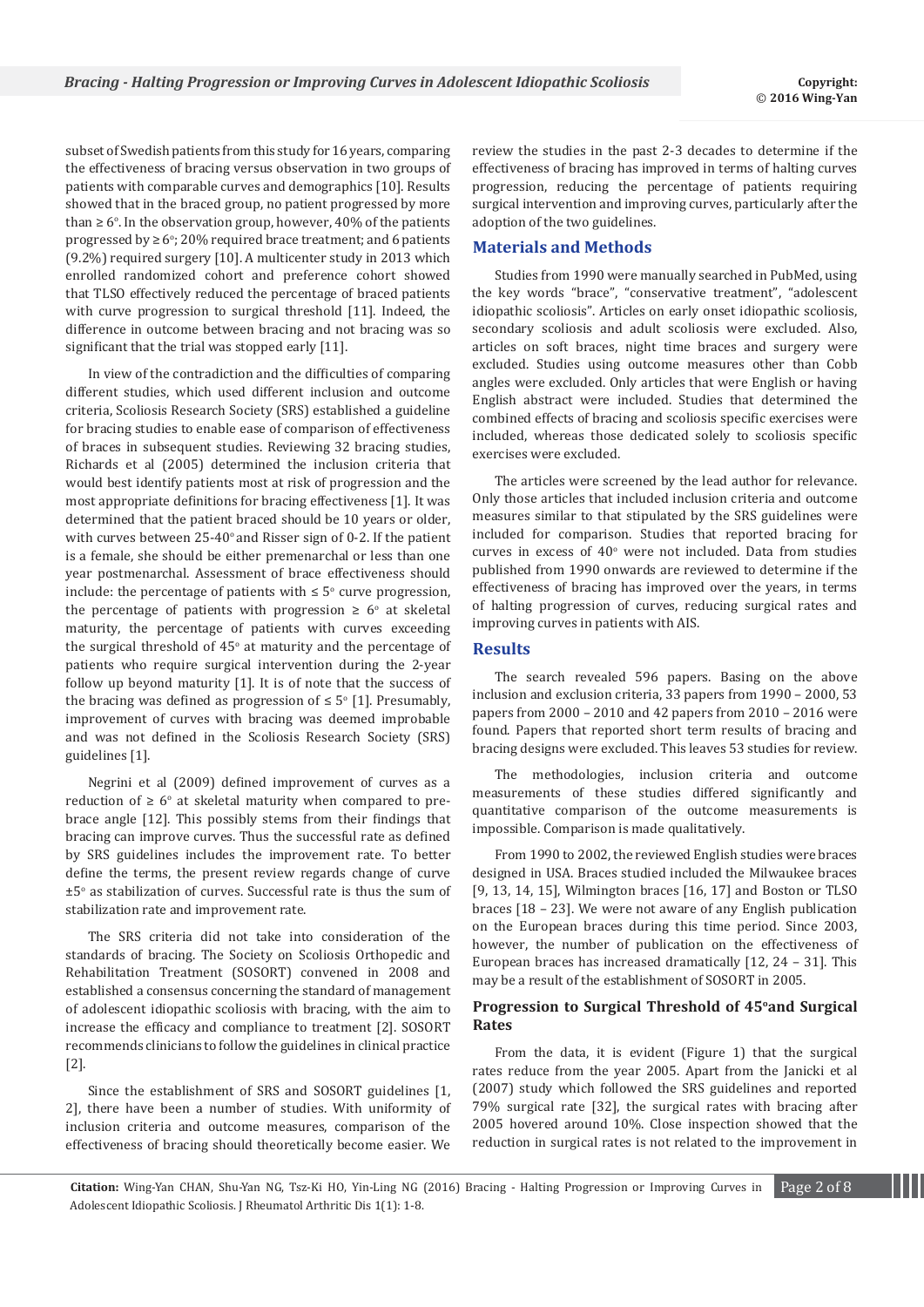effectiveness of a particular brace with time. The improvement is brace-dependent (Figure 2). Yet, brace with the same name can yield very dissimilar outcome. The percentage of patients requiring surgical intervention after wearing Wilmington brace varies from 13.4% [16] to 56% [17]. Also, the surgical rate of patients treated by Boston or TLSO brace varies from 0%[10, 20] to over 60% for patients under the age of 13 and with curve in excess of  $30^{\circ}[21]$ .

Progression to surgical threshold was not reported in many studies. It similarly varies significantly from 3% [14] to 46% [20, 33].

Interestingly, European braces which include the Lyon braces [28, 34], the Cheneau derivatives [24, 26, 29, 35], the Sibilla braces [34, 36] and the PASB [27, 37] are associated with a significant lower rate of surgery. The highest surgical rate reported was 7.9% [38], with some studies reporting no surgery after bracing [12, 29, 31, 36, 37 ].

#### **Successful Rate (Progression ≤ 5<sup>o</sup> )**

The successful rate, or the percentage of patients progressing ≤ 5<sup>o</sup> is high for Wilmington brace [16, 17], Boston brace [10, 11, 19, 20, 39, 40] and Milwaukee brace [10, 14]. Danielsson et al (2007) and Weinstein et al (2013) reported that 100% and 72% of the braced patients did not progress more than 5° respectively [10, 11].

For the European braces, the successful rate is high as well. The highest reported was 100% [35 -37].

#### **Improvement Rate (Curve Reduction ≥ 6<sup>o</sup> )**

Review of the papers showed that between 1990-2002, only 4 papers showed an improvement of curves of ≥ 6°after bracing at skeletal maturity [16, 18, 19, 21].Piazza et al (1990) followed up 67 patients with AIS, wearing Wilmington brace [16]. For 42 patients with Cobb angles 20-29°, 24% of them improved and for 34 patients with Cobb angles 30-39°, 27% improved. The improvement was more marked in thoracic scoliosis (29%), than double major curve (21%) and thoracolumbar curve (16%). Willers et al (1993) reported an improvement of curve in 3 out of the 25 patients (12%) after weaning of Boston brace at skeletal maturity [18]. Similarly Goldberg et al (1995) reported an improvement of curve of more than  $6^{\circ}$  in 3 (9.4%) of the 32 patients, with mean age of 13.1 and Cobb angle of 22.2° at skeletal maturity after wearing Boston brace [19]. Of interest is that the Cobb angle of three of the five patients (60%) with lumbar curve improved. Fernandez-Feliberti et al (1995) followed up 75 female and 26 male AIS patients wearing TLSO until skeletal maturity [21]. They found a significant difference in the improvement rate in those with Cobb angle below and above  $30^{\circ}$  and aged below and above age of 13. For patients below the mean age of 13, those with Cobb angle less than 29° had a higher improvement rate of 54% as opposed to the 26% in patients with Cobb angle in excess of 30°. For patients with mean age above 13, however, those with Cobb angle less than  $29^{\circ}$  had a lower improvement rate of  $58\%$  as opposed to the 70% in patients with Cobb angle in excess of 30<sup>o</sup> [21].

From 2003 onwards, we were able to identify 21 papers reporting an improvement of curves after weaning of braces at skeletal maturity [24, 25, 26, 29, 31, 38, 42, 43]. The improvement rate varies from 24.2% for the Rigo Cheneau brace [30] to 94% for the Progressive Action Short Brace (PASB) (Figure 3) [27].











**Figure 3:** The improvement rates of bracing studies on AIS from 1990 to 2016.

**Citation:** Wing-Yan CHAN, Shu-Yan NG, Tsz-Ki HO, Yin-Ling NG (2016) Bracing - Halting Progression or Improving Curves in Page 3 of 8 Adolescent Idiopathic Scoliosis. J Rheumatol Arthritic Dis 1(1): 1-8.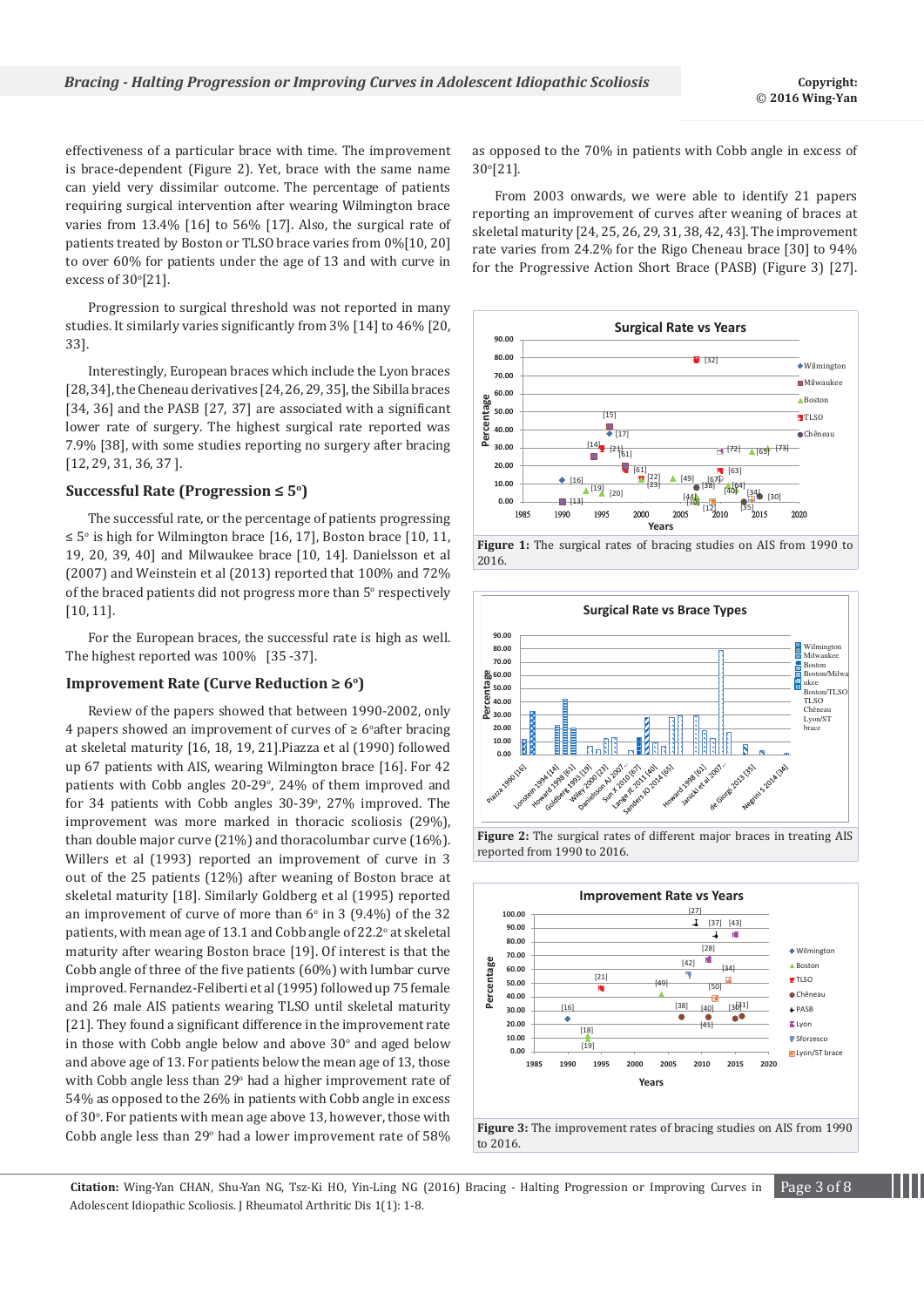It is to be noted, however, that PASB is specifically tailored for the treatment of thoracolumbar and lumbar curves, which are generally more responsive to bracing than thoracic scoliosis and double major curves.

## **Stabilization Rate (Change of Curve ±5<sup>o</sup> )**

When the successful rate (progression  $\leq 5^{\circ}$ ) is further divided into stabilization rate (change of curve  $\pm 5^{\circ}$ ) and improvement rate (curve reduction  $\geq 6^{\circ}$ ), it is easier to observe the effectiveness of bracing. Lange et al (2011)found that the successful rate of Boston brace was 88.5% [40], while de Mauroy et al (2011) reported the successful rate of Lyon brace at 95% [28]. These two figures give an impression that both brace types are similar in effectiveness. Comparison of their improvement rates and the stabilization rates, however, show difference of effectiveness. The improvement and stabilization rates of Lyon brace study by de Mauroy (2011) was 67.2% and 27.80%respectively [28], whereas the improvement and stabilization rates of Boston brace reported by Lange et al (2011) was 26% and 62.5% respectively [40]. The figures infer that the Lyon brace is more effective than the Boston brace in improving curves in treatment of AIS.

## **Discussion**

Bracing has been used in the treatment of AIS since the early 50s, with the primary objective of halting progression. Bracing is not regarded as being able to improve curves. It is possibly on this background that SRS regarded a progression of  $\leq 5^{\circ}$  as a success [1]. Interestingly, however, after Negrini et al (2009) defined improvement of curves as a reduction of  $\geq 6^{\circ}$ , many studies have since reported improvement of curves with bracing [12].

When comparing the percentage of patients progressing to surgical threshold, the surgical rates and the improvement rate in the past 26 years, we find that there is a trend towards reduction in surgical rate and an increase in improvement rate. Yet, close inspection showed that the change is more related to the type of brace used, rather than an improvement in the effectiveness of a particular type of brace over time.

## **Progression to Surgical Threshold of 45<sup>o</sup>and Surgical Rate**

Comparing the data in the last 3 decades, we find there is an apparent trend towards reduction in surgical rate (Figure 1). However, close inspection showed that the data points refer to different braces. The reduction in surgical rates is found to be related to the types of brace, rather than an improvement of a particular brace over time. Also we find that the percentage of patients progressing to surgical threshold and the surgical rate differ significantly among different braces. The surgical rates of patients treated by Boston braces and TLSO over the time vary considerably, from 0% [10] to 79% [32]. The surgical rates of patients treated with European braces (PASB, Lyon and Sforzesco braces) are consistently lower.

The surgical rates reported for the Boston braces varied from less than 10% [19, 20, 44] to above 30% [15, 17, 21]. Some of the more recent reports had surgical rates as high as 60 – 70%

[32, 45]. The reasons for the high failure rate were not explained. It is possible that the high failure rate in the Spoonamore et al (2004) [45] study was related to the use of Rosenberger brace, which was still in the developmental stage[45] and the Janicki et al (2007)study, which was the first study that followed the SRS guidelines, involved patients at risk of progression [32]. Yet, not all the TLSO had as high a failure rate. Kessler et al (2008) reported a much lower percentage of patients progressing to surgical threshold, using the Los Angeles brace. The surgical rate reported was only 5% [46].

The authors are unable to identify any English publication before 2003 using the European braces for comparison. Most of the publications in English on European braces were after 2003. Rigo et al (2003) reported the effectiveness of Rigo Cheneau brace in the treatment of AIS [26]. In the worst case analysis, assuming that patients who were lost to follow up progressed to surgical threshold, the percentage of patients progressing to surgical threshold was 14.1%, which was far below that reported for Boston braces[47] and other TLSO[21]. For the Cheneau derivatives, the surgical rates reported ranged from 0 [29, 31, 35] to less than 10% [30, 38]. Zaborowska et al reported a surgical rate of 12.7% [41]. The percentage of patients progressing to surgical threshold was similar in the study by Maruyama et al (2015)and Rigo et al (2003) at 12.1% and 14.1% respectively [26, 30].

The PASB brace which was fabricated specifically to treat thoracolumbar and lumbar curves had the best results, with surgical rates and percentage of patients progressing to surgical threshold of  $45^\circ$  reported to be 0 [27, 37].

The Italian Isico group employed different braces, which included the Sibilla brace, Lyon brace, Sforzesco brace and ART brace basing on individual patient needs also achieved good results [34, 36]. Only 1.4% of the patients progressed to surgical threshold in one study [34]. In another study, the percentage was 0 [36]. It has, however, to be noted that in the studies, scoliosis specific exercises were used in conjunction with bracing. Courvoiser et al (2013) using a combination of Cheneau brace, Lyon brace, Milwaukee and Charleston braces also reported zero percentage of patients progressing to surgical threshold [48].

## **Improvement in Curves (** $\geq 6^\circ$ **)**

Successful treatment was defined as progression of  $\leq 5^{\circ}$  [1], indirectly suggesting that bracing would not improve curves. The number of studies reporting improvement rate was few before Negrini et al (2009) defined the improvement rate [12]. After 2009, the number of studies reporting improvement of curves increase dramatically (Figure 3).

For Boston brace, Piazza et al (1990) reported an improvement rate of 21% [16]. Goldberg reported an improvement of 60% in the three lumbar patients. Fernandez-Feliberti et al (1995) reported 70% improvement rate in patients over the age 13 and with Cobb angle in excess  $30^{\circ}[21]$ . Lange et al (2011) and Vijverman et al (2004) reported an improvement rate of 26% and 42% respectively [40, 49].

**Citation:** Wing-Yan CHAN, Shu-Yan NG, Tsz-Ki HO, Yin-Ling NG (2016) Bracing - Halting Progression or Improving Curves in Page 4 of 8 Adolescent Idiopathic Scoliosis. J Rheumatol Arthritic Dis 1(1): 1-8.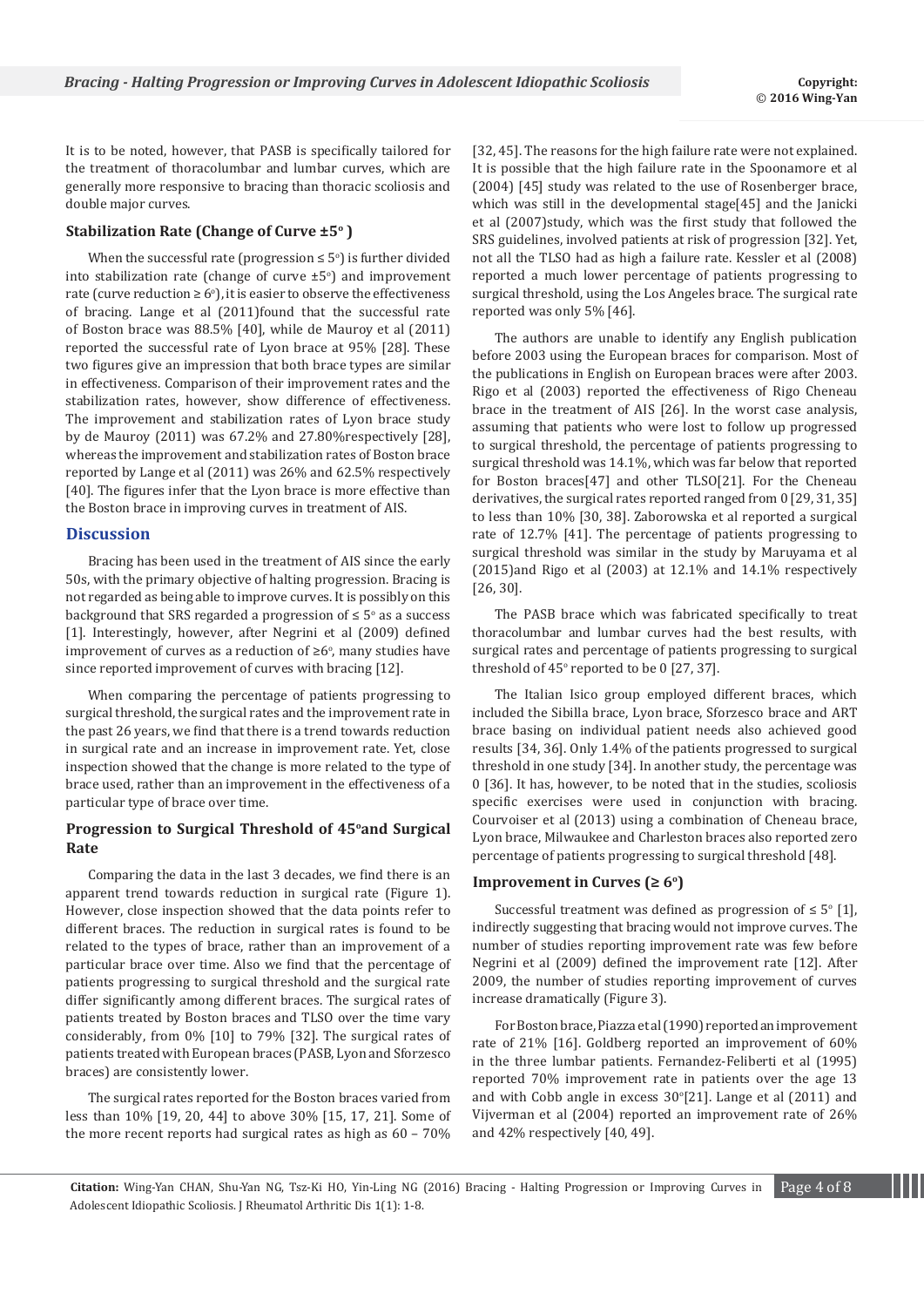Similar improvement rates were reported for Cheneau derivatives. The reported improvement rates ranged from around 25% [30, 38, 41] to 30% [24, 31].Landauer et al (2003) reported a successful rate of 78%, using Cheneau brace. However, they did not report the improvement rate [24].

The improvement rate of Progressive Action Short Brace (PASB) is more significant. The reported improvement rate was above 85% [37] and was as high as 94% [27]. The improvement rate of Lyon brace was also significant at 85.5% [43]. The improvement rate in using a combination of braces basing on individual needs was also good [34, 50, 51], ranging from 39% [50] to 65.7% [51].

#### **Halting Progression or Improving Curves**

From the data, it is apparent that the effectiveness of bracing hinges on the type, quality and fitting of braces (Figure 4). The compliance of the patients and incorporation of the scoliosis specific exercises may improve the outcome of bracing.

The lower percentage of patients reaching surgical threshold and the surgical rates in patients wearing European braces as compared to those wearing Boston braces may be related to the brace design and the treatment approach adopted by physicians using the braces.

Boston braces are generally employed by orthopedic surgeons. The objective of the brace is to halt progression of curves to below surgical threshold. In case the brace fails to achieve the objective, the patient can be treated surgically. On the contrary, the European braces are predominantly used by physicians who treat patients conservatively. Failure of the brace would require them to refer the patients for surgical treatment. They are motivated to improve the outcome of the brace treatment.

Boston brace was designed to have zero lumbar lordosis [20], as the effectiveness partially relies on the reduction of lumbar lordosis [20]. Yet, van Loon et al (2008) have shown that forced thoracolumbar lordosis would reduce coronal curves in patients with double major scoliosis [52]. Also, Boston braces encourage thoracic flat back, which has been shown to be detrimental to the correction of curves [53].



The effectiveness of a brace also depends on how it is made. The quality of the brace cannot be judged by its name [54]. Braces with the same name can produce markedly different results [54]. Danielsson et al (2007) pointed out the importance of the skill and dedication of the orthotist in the effectiveness of a brace [10]. They regarded the well dedicated orthotist as a bias or weakness of their brace study [10]. The orthotist was very committed to the bracing of scoliosis patients and by following the rules for performing brace treatment meticulously, he was able to obtain extraordinary good results [10]. Similar view is held by other authors [54, 55]. Rigo et al (2010) pointed out the importance of quality of the brace in the management of AIS [54]. With experience, the correction of the brace improved [25].

Apart from the design of the braces, the amount of in-brace correction and comfort are also important in the outcome. Large in-brace correction in excess of 50% would be accompanied by improvement at skeletal maturity [24, 56] and hours of brace wear are positively associated with the rate of treatment success [11, 17, 21, 23, 24, 57]. Well design braces that are comfortable to wear may improve compliance, which is important in improvement of the outcome. Wearing a brace full time  $(≥ 18$ hours) is associated with a much lower surgical rate than wearing the brace part time  $(≤ 12 hours)$  [23].

From the review, it is noteworthy that the PASB produces remarkable improvement in thoracolumbar and lumbar curves [27, 37]. No patient progressed  $\geq 6^{\circ}$  and all the curves were either stabilized or improved [27, 37].

Also, bracing should not be employed alone in the management of AIS. Scoliosis specific exercises should be incorporated. The exercises improve the muscle strength of the trunk and the postural awareness of the patients. More importantly perhaps, they improved the curves [58, 59], reducing the loss of correction which frequently accompanied the weaning of brace [14, 15, 18, 19]. A recent prospective study based on SRS and SOSORT criteria showed that with a combination of brace and scoliosis specific exercises, 52.3% of the 73 patients improved [34].

Recently, it was reported that bracing can help reduce curves in excess of  $45^{\circ}$  [60]. It is thus timely to discuss if the objective of the brace remains to halt progression of curves, or to improve the curves and if the indications for bracing should be broadened to include patients with curves around the surgical threshold.

## **Limitation and Future Directions**

The main weakness of the present study is that it is a qualitative review, comparing studies with different patient demographics, curve patterns, severity of curves, braces, bracing strategies and outcome measures. Many studies used TLSO, without defining the type of braces fabricated. Also, some studies used a combination of braces, making comparison among braces very difficult. PASB is a rigid brace specifically made to correct thoracolumbar and lumbar curves, which are easier to correct than thoracic and double major curves. Direct comparison of its effectiveness with that of other braces may not be appropriate.

**Citation:** Wing-Yan CHAN, Shu-Yan NG, Tsz-Ki HO, Yin-Ling NG (2016) Bracing - Halting Progression or Improving Curves in Page 5 of 8 Adolescent Idiopathic Scoliosis. J Rheumatol Arthritic Dis 1(1): 1-8.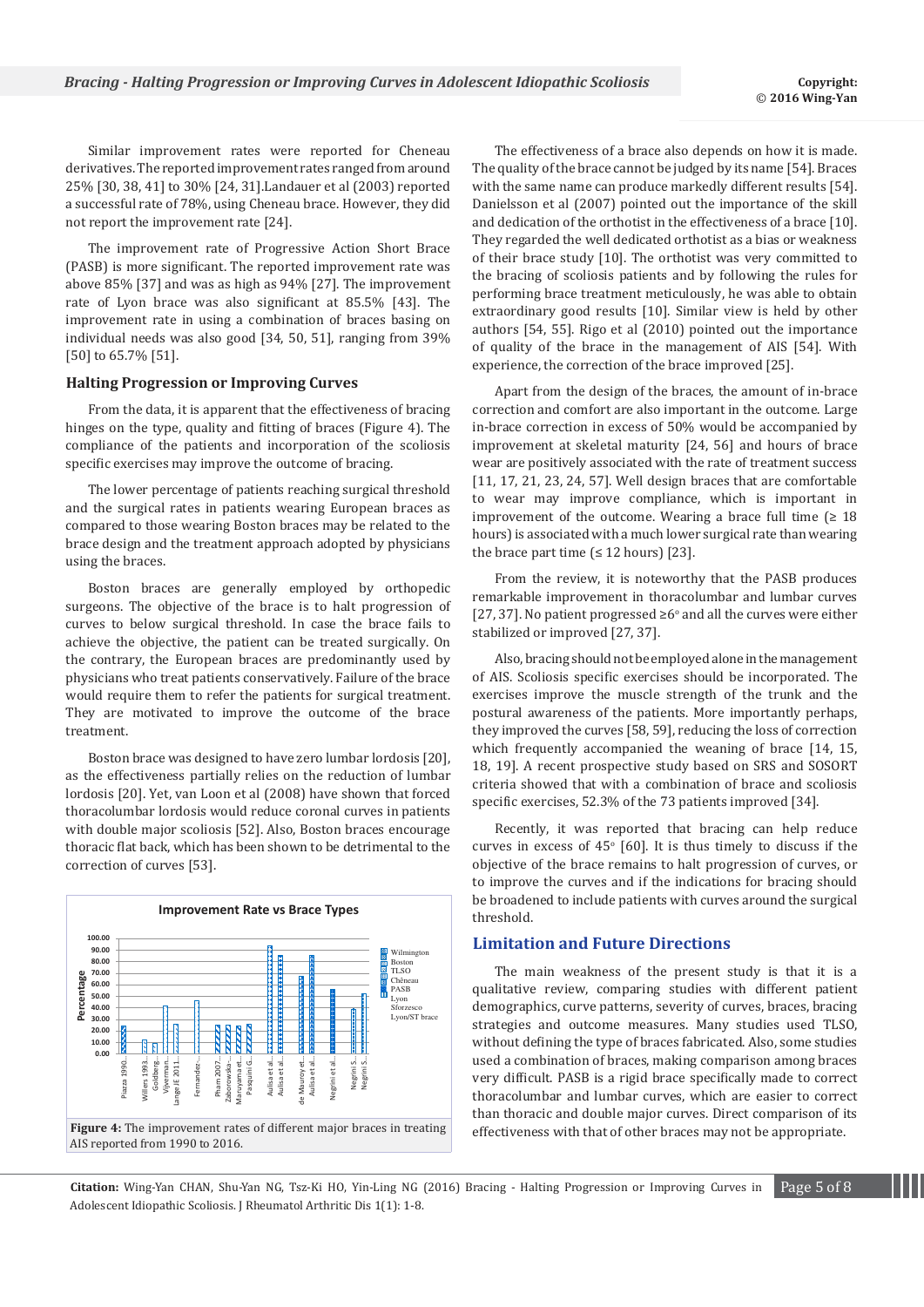Another limitation of the present review is that the surgical rates instead of the percentage of patients progressing to surgical threshold are compared. Some patients may progress to surgical threshold and yet refuse to receive surgery, especially when they are taken care of by physicians who opt for conservative treatment. Thus comparing the surgical rates may be somewhat misleading. No comparison of the percentage of patients progressing to surgical threshold was made, as only a few papers contain such data. Also many studies reported successful rate, but did not differentiate between improvement rate and stabilization rate.

To enable better comparison, future bracing studies should adopt the SRS and SOSORT guidelines. Patient population should preferably be more homogeneous, grouping by curve types as well. The in-brace correction should be reported as an assurance of the quality of brace. The compliance of the brace wearing should also be recorded. The dosage and frequency of scoliosis specific exercises, if employed should be reported. Study should also record the improvement rate, the stabilization rate, progression rate and the percentage of patients progressing to surgical threshold.

#### **Conclusion**

Bracing does not only halt progression of curves. Given a wellconstructed brace, with good patient compliance, improvement of curves in some patients can be expected. The improvement rate can possibly be increased by the simultaneous incorporation of scoliosis specific exercises.

#### **Conflict of Interest**

All the authors declare no conflict of interest.

#### **References**

- 1. [Richards BS, Bernstein RM, D'Amato CR, Thompson GH.](http://www.ncbi.nlm.nih.gov/pubmed/16166897)  [Standardization of criteria for adolescent idiopathic scoliosis brace](http://www.ncbi.nlm.nih.gov/pubmed/16166897)  [studies: SRS Committee on bracing and nonoperative management.](http://www.ncbi.nlm.nih.gov/pubmed/16166897)  [Spine \(Phila Pa 1976\). 2005;30\(18\):2068-2075.](http://www.ncbi.nlm.nih.gov/pubmed/16166897)
- 2. [Negrini S, Grivas TB, Kotwicki T, Rigo M, Zaina F. International Society](http://www.ncbi.nlm.nih.gov/pubmed/19149877)  [on ScoliosisOrthopaedic and Rehabilitation Treatment \(SOSORT\).](http://www.ncbi.nlm.nih.gov/pubmed/19149877)  [Guidelines on "Standards of management of idiopathic scoliosis with](http://www.ncbi.nlm.nih.gov/pubmed/19149877)  [corrective braces in everyday clinics and in clinical research": SOSORT](http://www.ncbi.nlm.nih.gov/pubmed/19149877)  [Consensus 2008. Scoliosis. 2009;4:2. doi:10.1186/1748-7161-4-2.](http://www.ncbi.nlm.nih.gov/pubmed/19149877)
- 3. [Negrini S, Minozzi S, Bettany-Saltikov J, Zaina F, Chockalingam](http://www.ncbi.nlm.nih.gov/pubmed/20091609)  [N, Grivas TB, Kotwicki T et al. Braces for idiopathic scoliosis in](http://www.ncbi.nlm.nih.gov/pubmed/20091609)  [adolescents. Cochrane Database Syst Rev. 2010;\(1\):CD006850.](http://www.ncbi.nlm.nih.gov/pubmed/20091609)  [doi:10.1002/14651858.](http://www.ncbi.nlm.nih.gov/pubmed/20091609)
- 4. [Negrini S, Minozzi S, Bettany-Saltikov J, Chockalingam N, Grivas TB,](http://www.cochrane.org/CD006850/BACK_braces-for-idiopathic-scoliosis-in-adolescents)  [Kotwicki T et al. Braces for idiopathic scoliosis in](http://www.cochrane.org/CD006850/BACK_braces-for-idiopathic-scoliosis-in-adolescents)  [adolescents. Cochrane Database Syst Rev. 2015;\(6\):CD006850.](http://www.cochrane.org/CD006850/BACK_braces-for-idiopathic-scoliosis-in-adolescents)
- 5. [Dolan LA, Donnelly MJ, Spratt KF, Weinstein SL. Professional opinion](http://www.ncbi.nlm.nih.gov/pubmed/17414008)  [concerning the effectiveness of bracing relative to observation](http://www.ncbi.nlm.nih.gov/pubmed/17414008)  [in adolescent idiopathic scoliosis. J Pediatr Orthop. 2007 Apr-](http://www.ncbi.nlm.nih.gov/pubmed/17414008)[May;27\(3\):270-276. DOI:10.1097/01.bpb.0000248579.11864.47.](http://www.ncbi.nlm.nih.gov/pubmed/17414008)
- 6. [Dolan LA, Weinstein S. Surgical rates after observation and bracing](http://www.ncbi.nlm.nih.gov/pubmed/17728687)  [for adolescent idiopathic scoliosis: an evidence-based review. Spine](http://www.ncbi.nlm.nih.gov/pubmed/17728687)  [2007;32\(19\):S91-S100. DOI:10.1097/BRS.0b013e318134ead9.](http://www.ncbi.nlm.nih.gov/pubmed/17728687)
- 7. [Goldberg CJ, Moore DP, Fogarty EE, Dowling FE. Adolescent idiopathic](http://www.ncbi.nlm.nih.gov/pubmed/11148644)  [scoliosis - the effect of brace treatment on the incidence of surgery.](http://www.ncbi.nlm.nih.gov/pubmed/11148644)  [Spine. 2001;26\(1\):42-47.](http://www.ncbi.nlm.nih.gov/pubmed/11148644)
- 8. [Emans JB, Kaelin A, Bancel P, Hall JE, Miller ME. The Boston bracing](http://www.ncbi.nlm.nih.gov/pubmed/3810295)  [system for idiopathic scoliosis. Follow up results in 295 patients.](http://www.ncbi.nlm.nih.gov/pubmed/3810295)  [Spine. 1986;11\(8\):792-801.](http://www.ncbi.nlm.nih.gov/pubmed/3810295)
- 9. [Nachemson AL, Peterson LE. Effectiveness of treatment with a brace](http://www.ncbi.nlm.nih.gov/pubmed/7782353)  [in girls who have adolescent idiopathic scoliosis. A prospective,](http://www.ncbi.nlm.nih.gov/pubmed/7782353)  [controlled study based on data from the Brace Study of the Scoliosis](http://www.ncbi.nlm.nih.gov/pubmed/7782353)  [Research Society. J Bone Joint Surg Am. 1995;77\(6\):815-822.](http://www.ncbi.nlm.nih.gov/pubmed/7782353)
- 10. [Danielsson AJ, Hasserius R, Ohlin A, Nachemson AL. A prospective](http://www.ncbi.nlm.nih.gov/pubmed/17873811)  [study of brace treatment versus observation alone in adolescent](http://www.ncbi.nlm.nih.gov/pubmed/17873811)  [idiopathic scoliosis. A follow-up mean of 16 years after maturity. Spine](http://www.ncbi.nlm.nih.gov/pubmed/17873811)  [2007;32\(20\):2198–2207. DOI:10.1097/BRS.0b013e31814b851f.](http://www.ncbi.nlm.nih.gov/pubmed/17873811)
- 11. [Weinstein SL, Dolan LA, Wright JG, Dobbs MB. Effects of bracing](http://www.nejm.org/doi/pdf/10.1056/NEJMoa1307337)  [in adolescents with idiopathic scoliosis. The New Engl J Med.](http://www.nejm.org/doi/pdf/10.1056/NEJMoa1307337)  [2013;369\(16\):1512-1521.](http://www.nejm.org/doi/pdf/10.1056/NEJMoa1307337)
- 12. [Negrini S, Atanasio S, Fusco C, Zaina F. Effectiveness of complete](https://scoliosisjournal.biomedcentral.com/articles/10.1186/1748-7161-4-19)  [conservativetreatment for adolescent idiopathic scoliosis \(bracing and](https://scoliosisjournal.biomedcentral.com/articles/10.1186/1748-7161-4-19)  [exercises\) based onSOSORT management criteria: results according](https://scoliosisjournal.biomedcentral.com/articles/10.1186/1748-7161-4-19)  [to the SRS criteria for bracing studies – SOSORT Award 2009 Winner.](https://scoliosisjournal.biomedcentral.com/articles/10.1186/1748-7161-4-19)  [Scoliosis. 2009;4:19. DOI:10.1186/1748-7161-4-19.](https://scoliosisjournal.biomedcentral.com/articles/10.1186/1748-7161-4-19)
- 13. [Montgomery F, Willner S, Applegren G. Long-term follow-up of](http://www.ncbi.nlm.nih.gov/pubmed/2298895)  [patients withadolescent idiopathic scoliosis treated conservatively:](http://www.ncbi.nlm.nih.gov/pubmed/2298895)  [An analysis of the clinical value of progression. J Pediatr Orthop.](http://www.ncbi.nlm.nih.gov/pubmed/2298895)  [1990;10\(1\):48-52.](http://www.ncbi.nlm.nih.gov/pubmed/2298895)
- 14. [Lonstein JE, Winter RB.The Milwaukee brace for the treatment of](http://www.ncbi.nlm.nih.gov/pubmed/8056801)  [adolescent idiopathic scoliosis. A review of one thousand and twenty](http://www.ncbi.nlm.nih.gov/pubmed/8056801)  [patients. J Bone Joint Surg Am.1994;76\(8\):1207-1221.](http://www.ncbi.nlm.nih.gov/pubmed/8056801)
- 15. [Noonan KJ, Weinstein SL, Jacobson WC, Dolan LA. Use of the](http://www.ncbi.nlm.nih.gov/pubmed/8609134)  [Milwaukee brace for progressive idiopathic scoliosis. J Bone Joint Surg](http://www.ncbi.nlm.nih.gov/pubmed/8609134)  [Am. 1996;78\(4\):557–567.](http://www.ncbi.nlm.nih.gov/pubmed/8609134)
- 16. [Piazza MR, Bassett GS. Curve progression after treatment with](http://www.ncbi.nlm.nih.gov/pubmed/2298893)  [the Wilmington Brace for idiopathic scoliosis. J Pediatr Orthop.](http://www.ncbi.nlm.nih.gov/pubmed/2298893)  [1990;10\(1\):39-43.](http://www.ncbi.nlm.nih.gov/pubmed/2298893)
- 17. [Allington NJ, Bowen JR, Delaware W. Adolescent idiopathic scoliosis:](http://www.ncbi.nlm.nih.gov/pubmed/8698723)  treatment with the Wilmington brace. J Bone Jt Surg Am. 1996; [78\(7\):1056-1062.](http://www.ncbi.nlm.nih.gov/pubmed/8698723)
- 18. [Willers U, Normelli H, Aaro S, Svensson O, Hedlund R. Long-term](http://www.ncbi.nlm.nih.gov/pubmed/8470002)  [results of Boston brace treatment on vertebral rotation in idiopathic](http://www.ncbi.nlm.nih.gov/pubmed/8470002)  [scoliosis. Spine \(Phila Pa 1976\). 1993;18\(4\):432-435.](http://www.ncbi.nlm.nih.gov/pubmed/8470002)
- 19. [Goldberg CJ, Dowling FE, Hall JE, Emans JB. A statistical comparison](http://www.ncbi.nlm.nih.gov/pubmed/8316891)  [between natural history of idiopathic scoliosis and brace treatment](http://www.ncbi.nlm.nih.gov/pubmed/8316891)  [in skeletally immature adolescent girls. Spine. 1993;18\(7\):902-9088.](http://www.ncbi.nlm.nih.gov/pubmed/8316891)
- 20. [Olafsson Y, Saraste H, Soderlund V, Hoffsten M. Boston brace in the](http://www.ncbi.nlm.nih.gov/pubmed/7560048)  [treatment of idiopathic scoliosis. J Pediatr Orthop. 1995;15\(4\):524-](http://www.ncbi.nlm.nih.gov/pubmed/7560048) [527.](http://www.ncbi.nlm.nih.gov/pubmed/7560048)
- 21. [Fernandez-Feliberti R, Flynn J, Ramirez N, Trautmann M, Alegria](http://www.ncbi.nlm.nih.gov/pubmed/7745089)  [M. Effectiveness of TLSO bracing in the conservative treatment of](http://www.ncbi.nlm.nih.gov/pubmed/7745089)  [idiopathic scoliosis. J Pediatr Orthopedics. 1995;15\(2\):176-181.](http://www.ncbi.nlm.nih.gov/pubmed/7745089)
- 22. [Korovessis P, Kyrkos C, Piperos G, Soucacos PN. Effects of](http://www.ncbi.nlm.nih.gov/pubmed/10954637)  [thoracolumbosacralorthosis on spinal deformities, trunk asymmetry,](http://www.ncbi.nlm.nih.gov/pubmed/10954637)  [and frontal lower rib cage in adolescent idiopathic scoliosis. Spine](http://www.ncbi.nlm.nih.gov/pubmed/10954637)  [\(Phila Pa 1976\). 2000;25\(26\):2064-2071.](http://www.ncbi.nlm.nih.gov/pubmed/10954637)
- 23. [Wiley JW, Thomson JD, Mitchell TM, Smith BG, Banta JV. Effectiveness](http://www.ncbi.nlm.nih.gov/pubmed/10984784)  [of the Boston brace in treatment of large curves adolescent idiopathic](http://www.ncbi.nlm.nih.gov/pubmed/10984784)  [scoliosis. Spine. 2000;25\(18\):2326–2332.](http://www.ncbi.nlm.nih.gov/pubmed/10984784)
- 24. [Landauer F, Wimmer C, Behensky H. Estimating the final outcome of](http://www.ncbi.nlm.nih.gov/pubmed/14713586)  [brace treatment for idiopathic thoracic scoliosis at 6-month follow-up.](http://www.ncbi.nlm.nih.gov/pubmed/14713586)

**Citation:** Wing-Yan CHAN, Shu-Yan NG, Tsz-Ki HO, Yin-Ling NG (2016) Bracing - Halting Progression or Improving Curves in Page 6 of 8 Adolescent Idiopathic Scoliosis. J Rheumatol Arthritic Dis 1(1): 1-8.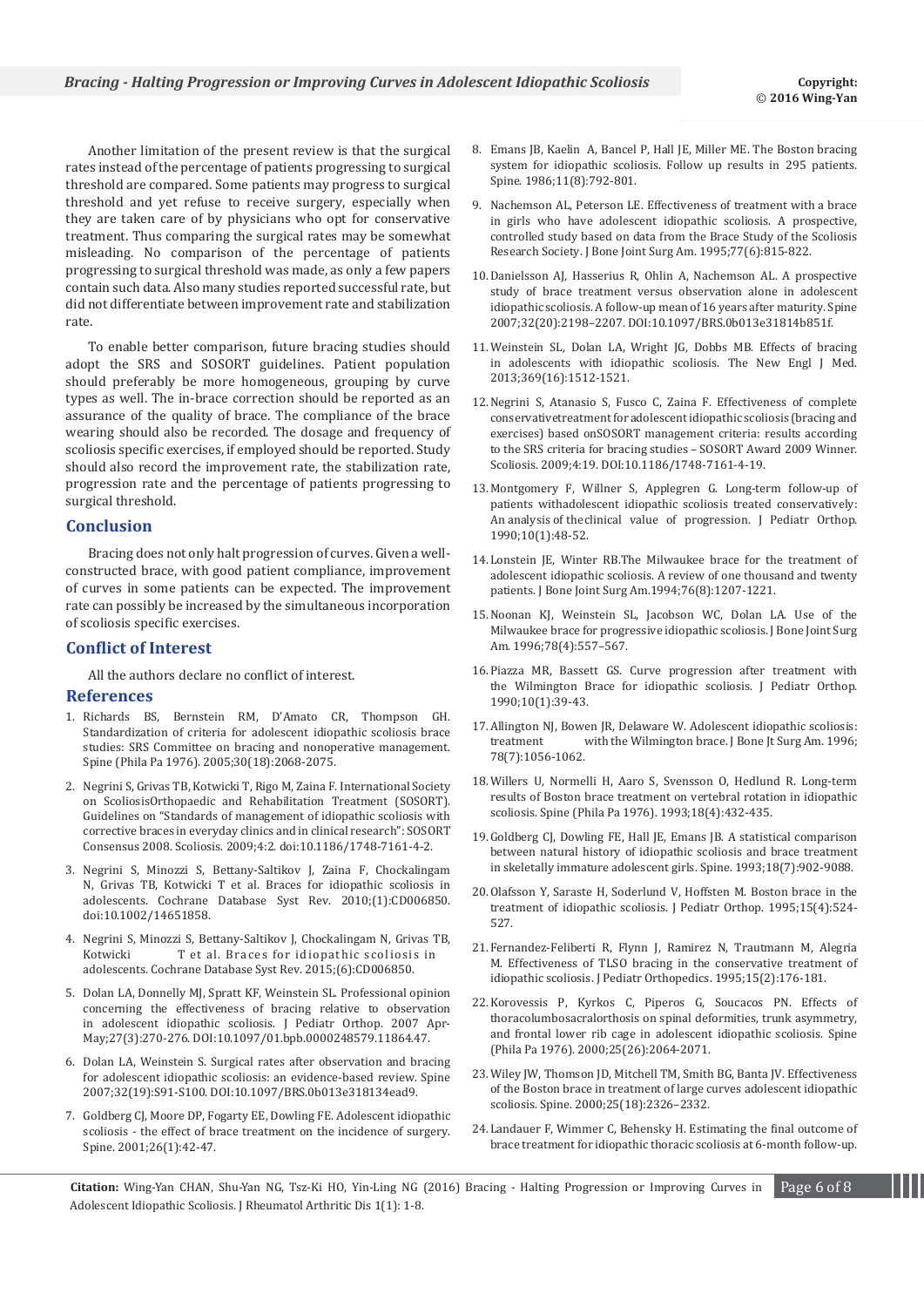[Pediatr Rehabil. 2003;6\(3-4\):201-207. DOI:10.1080/1363849031000](http://www.ncbi.nlm.nih.gov/pubmed/14713586) [1636817.](http://www.ncbi.nlm.nih.gov/pubmed/14713586)

- 25. [Grivas TB, Vasiliadis E, Chatziargiropoulos T, Polyzois VD, Gatos K.](http://www.ncbi.nlm.nih.gov/pubmed/14713591)  [The effect of a modified Boston brace with anti-rotatory blades on the](http://www.ncbi.nlm.nih.gov/pubmed/14713591)  [progression of curves in idiopathic scoliosis: aetiologic implications.](http://www.ncbi.nlm.nih.gov/pubmed/14713591)  [Pediatric Rehabil. 2003;6\(3-4\):237–242. DOI.10.1080/13638490310](http://www.ncbi.nlm.nih.gov/pubmed/14713591) [001636808.](http://www.ncbi.nlm.nih.gov/pubmed/14713591)
- 26. [Rigo MD, Reiter CH, Weiss HR. Effect of conservative management](http://www.ncbi.nlm.nih.gov/pubmed/14713587)  [on the prevalence of surgery in patients with adolescent idiopathic](http://www.ncbi.nlm.nih.gov/pubmed/14713587)  [scoliosis. Pediatric Rehabil. 2003;6\(3-4\): 209–214. DOI:10.1080/136](http://www.ncbi.nlm.nih.gov/pubmed/14713587) [38490310001642054.](http://www.ncbi.nlm.nih.gov/pubmed/14713587)
- 27. Aulisa AG, Guzzanti V, Galli M, Perisano C, Falciglia F, Aulisa L. Treatment ofthoraco-lumbar curves in adolescent females affected by idiopathic scoliosis with a Progressive Action Short Brace (PASB): assessment of results according to the SRS committee on bracing and non operative management standardization criteria. Scoliosis. 2009;4:21. Doi:10.1186/1748-7161-4-21.
- 28. [de Mauroy JC, Lecante C, Barral F. The Lyon approach to the conservative](http://www.ncbi.nlm.nih.gov/pubmed/21418597)  [treatment of scoliosis. Scoliosis. 2011;6:4. doi:10.1186/1748-7161-6-](http://www.ncbi.nlm.nih.gov/pubmed/21418597) [4.](http://www.ncbi.nlm.nih.gov/pubmed/21418597)
- 29. [Weiss HR, Werkmann M. Rate of surgery in a sample of patients](http://www.ncbi.nlm.nih.gov/pubmed/22744540)  [fulfilling the SRS inclusion criteria treated with a Chêneau Brace of](http://www.ncbi.nlm.nih.gov/pubmed/22744540)  [actual standard. Stud Health Technol Inform. 2012;176:407-410.](http://www.ncbi.nlm.nih.gov/pubmed/22744540)
- 30. [Maruyama T, Kobayashi Y, Miura M, Nakao Y. Effectiveness of](https://scoliosisjournal.biomedcentral.com/articles/10.1186/1748-7161-10-S2-S12)  [brace treatment for adolescent idiopathic scoliosis. Scoliosis](https://scoliosisjournal.biomedcentral.com/articles/10.1186/1748-7161-10-S2-S12)  [2015;10\(2\):S12. DOI: 10.1186/1748-7161-10-S2-S12.](https://scoliosisjournal.biomedcentral.com/articles/10.1186/1748-7161-10-S2-S12)
- 31. [Pasquini G, Cecchi F, Bini C, Molino0Lova R, Vannetti F, Castagnoli C,](http://www.ncbi.nlm.nih.gov/pubmed/27145218)  [Paperini A et al. The outcome of modified version of the Cheneau brace](http://www.ncbi.nlm.nih.gov/pubmed/27145218)  [in Adolescent Idiopathic Scoliosis \(AIS\) based on SRS and SOSORT](http://www.ncbi.nlm.nih.gov/pubmed/27145218)  [criteria: a retrospective study. Eur J Phys Rehabil Med. 2016;4.](http://www.ncbi.nlm.nih.gov/pubmed/27145218)
- 32. [Janicki JA, Poe-Cohert C, Armstrong DG, Thompson GH. A comparison](http://www.ncbi.nlm.nih.gov/pubmed/17513954)  [of the thoracolumbosacral orthoses and Providence orthoses in the](http://www.ncbi.nlm.nih.gov/pubmed/17513954)  [treatment of adolescent idiopathic scoliosis. J Pediatr Orthop. 2007;](http://www.ncbi.nlm.nih.gov/pubmed/17513954)  [27\(4\):369-374. DOI:10.1097/01.bpb.0000271331.71857.9a.](http://www.ncbi.nlm.nih.gov/pubmed/17513954)
- 33. [Karol LA. Effectiveness of bracing in male patients with idiopathic](http://www.ncbi.nlm.nih.gov/pubmed/11547200)  [scoliosis. Spine \(PhilaPa 1976\). 2001 Sep 15;26\(18\):2001-2005.](http://www.ncbi.nlm.nih.gov/pubmed/11547200)
- 34. [Negrini S, Donzeli S, Lusini M, Minnella S, Zaina F. The effectiveness](http://bmcmusculoskeletdisord.biomedcentral.com/articles/10.1186/1471-2474-15-263)  [of combined bracing and exercise in adolescent idiopathic scoliosis](http://bmcmusculoskeletdisord.biomedcentral.com/articles/10.1186/1471-2474-15-263)  [based on SRS and SOSORT criteria: a prospective study. BMC](http://bmcmusculoskeletdisord.biomedcentral.com/articles/10.1186/1471-2474-15-263)  [Musculoskeletal Discord. 2014;15:263. DOI:10.1186/1471-2474-15-](http://bmcmusculoskeletdisord.biomedcentral.com/articles/10.1186/1471-2474-15-263) [263.](http://bmcmusculoskeletdisord.biomedcentral.com/articles/10.1186/1471-2474-15-263)
- 35. [De Giorgi S, Piazzolla A, Tafuri S, Borracci C, Martucci A, De Giorgi G.](http://www.ncbi.nlm.nih.gov/pubmed/24043341)  [Chêneau brace for adolescent idiopathic scoliosis: long-term results.](http://www.ncbi.nlm.nih.gov/pubmed/24043341)  [Can it prevent surgery? Eur Spine J.2013;22\(6\):S815–22. doi:10.1007/](http://www.ncbi.nlm.nih.gov/pubmed/24043341) [s00586-013-3020-1.](http://www.ncbi.nlm.nih.gov/pubmed/24043341)
- 36. [Zaina F, de Mauroy JC, Donzelli S, Negrini S. A multicenter study](https://scoliosisjournal.biomedcentral.com/articles/10.1186/s13013-015-0049-4)  [comparing the SPoRT and ART braces effectiveness according to the](https://scoliosisjournal.biomedcentral.com/articles/10.1186/s13013-015-0049-4)  [SOSORT-SRS recommendations. Scoliosis. 2015;10:23. DOI:10.1186/](https://scoliosisjournal.biomedcentral.com/articles/10.1186/s13013-015-0049-4) [s13013-015-0049-4](https://scoliosisjournal.biomedcentral.com/articles/10.1186/s13013-015-0049-4)
- 37. [Aulisa AG, Guzzanti V, Perisano C, Marzetti E, Falciglia F, Aulisa](http://www.ncbi.nlm.nih.gov/pubmed/22281476)  [L.Treatment of lumbar curves in scoliotic adolescent females with](http://www.ncbi.nlm.nih.gov/pubmed/22281476)  [progressive action short brace: a case series based on the Scoliosis](http://www.ncbi.nlm.nih.gov/pubmed/22281476)  [Research Society Committee Criteria. Spine \(Phila Pa 1976\).](http://www.ncbi.nlm.nih.gov/pubmed/22281476)  [2012;37\(13\):E786-E791. doi:10.1097/BRS.0b013e31824b547d.](http://www.ncbi.nlm.nih.gov/pubmed/22281476)
- 38. [Pham VM, Herbauxb B, Schilla A, Thevenon A. Evaluation of the](http://www.ncbi.nlm.nih.gov/pubmed/17174434)  [Chêneau brace inadolescent idiopathic scoliosis. Annales de](http://www.ncbi.nlm.nih.gov/pubmed/17174434)  [réadaptation et de MédecinePhysique. 2007;50\(3\):125–133.](http://www.ncbi.nlm.nih.gov/pubmed/17174434)  [DOI:10.1016/j.annrmp.2006.11.003.](http://www.ncbi.nlm.nih.gov/pubmed/17174434)
- 39. [Lou E, Hill D, Raso J, Mahood J, Moreau M. Prediction of brace](http://www.ncbi.nlm.nih.gov/pubmed/17108433)  [treatment outcomes by monitoring brace usage. Stud Health Technol](http://www.ncbi.nlm.nih.gov/pubmed/17108433)  [Inform 2006;123:239-244.](http://www.ncbi.nlm.nih.gov/pubmed/17108433)
- 40. [Lange JE, Steen H, Gunderson R, Brox JI. Long-term results after Boston](http://www.ncbi.nlm.nih.gov/pubmed/21880123)  [bracetreatment in late-onset juvenile and adolescent idiopathic](http://www.ncbi.nlm.nih.gov/pubmed/21880123)  [scoliosis. Scoliosis. 2011;6:18. doi:10.1186/1748-7161-6-18.](http://www.ncbi.nlm.nih.gov/pubmed/21880123)
- 41. Zaborowska-Sapeta K, Kowalski IM, Kotwicki T, Protasiewicz-Fałdowska H, Kiebzak W. Effectiveness of Chêneau brace treatment for idiopathic scoliosis: prospective study in 79 patients followed to skeletal maturity. Scoliosis. 2011;6(1):2. doi:10.1186/1748-7161-6-2.
- 42. [Negrini S, Atanasio S, Negrini F, Zaina F, Marchini G. The Sforzesco](http://www.ncbi.nlm.nih.gov/pubmed/18976485)  [brace can replace cast in the correction of adolescent idiopathic](http://www.ncbi.nlm.nih.gov/pubmed/18976485)  [scoliosis: A Controlled prospective cohort study. Scoliosis. 2008;3:15.](http://www.ncbi.nlm.nih.gov/pubmed/18976485)  [doi:10.1186/1748-7161-3-15.](http://www.ncbi.nlm.nih.gov/pubmed/18976485)
- 43. [Aulisa AG, Guzzanti V, Falciglia F, Giordano M, Marzetti E, Aulisa](http://www.ncbi.nlm.nih.gov/pmc/articles/PMC4619531/)  [L. Lyon bracing in adolescent females with thoracic idiopathic](http://www.ncbi.nlm.nih.gov/pmc/articles/PMC4619531/)  [scoliosis: a prospective study based on SRS and SOSORT criteria. BMC](http://www.ncbi.nlm.nih.gov/pmc/articles/PMC4619531/)  [Musculoskelet Disord. 2015;16:316. doi:10.1186/s12891-015-0782-](http://www.ncbi.nlm.nih.gov/pmc/articles/PMC4619531/) [0.](http://www.ncbi.nlm.nih.gov/pmc/articles/PMC4619531/)
- 44. [Yrjonen T, Ylikoski M, Schlenzka D, Poussa M. Results of brace](http://www.ncbi.nlm.nih.gov/pubmed/16909249)  [treatment ofadolescent idiopathic scoliosis in boys compared with](http://www.ncbi.nlm.nih.gov/pubmed/16909249)  [girls: a retrospective study of 102 patients treated with the Boston](http://www.ncbi.nlm.nih.gov/pubmed/16909249)  [brace. Eur Spine J. 2007;16:393-397. DOI:10.1007/s00586-006-](http://www.ncbi.nlm.nih.gov/pubmed/16909249) [0167-z.](http://www.ncbi.nlm.nih.gov/pubmed/16909249)
- 45. Spoonamore MJ, Dolan LA, Weinstein SL. Use of the Rosenberger brace in the treatment of progressive adolescent idiopathic scoliosis. Spine (Phila Pa 1976). 2004;29(13):1458-1464.
- 46. [Kessler J. Efficacy of a new computer-aided design/computer aided](http://www.ncbi.nlm.nih.gov/pubmed/18525480)  [manufacture orthoses in the treatment of adolescent idiopathic](http://www.ncbi.nlm.nih.gov/pubmed/18525480)  [scoliosis. J Pediatr Orthop 2008; B17:207–211. doi.10.1097/](http://www.ncbi.nlm.nih.gov/pubmed/18525480) [BPB.0b013e3283046117.](http://www.ncbi.nlm.nih.gov/pubmed/18525480)
- 47. [Watts HG, Hall JE, Stanish W. The Boston brace system for the](http://www.ncbi.nlm.nih.gov/pubmed/598144)  [treatment of low thoracic and lumbar scoliosis by the use of a girdle](http://www.ncbi.nlm.nih.gov/pubmed/598144)  [without superstructure. Clin Orthop. 1977;126:87-92.](http://www.ncbi.nlm.nih.gov/pubmed/598144)
- 48. [Courvoisier A, Drevelle X, Vialle R, Dubousset J, Skalli W. 3D analysis of](http://www.ncbi.nlm.nih.gov/pubmed/23812685)  [brace treatment in idiopathic scoliosis. Eur Spine J. 2013;22\(11\):2456-](http://www.ncbi.nlm.nih.gov/pubmed/23812685) [7. doi:10.1007/s00586-013-2881-7.](http://www.ncbi.nlm.nih.gov/pubmed/23812685)
- 49. [Vijvermans V, Fabry G, Nijs J. Factors determining the final outcome of](http://www.ncbi.nlm.nih.gov/pubmed/15083112)  [treatment of idiopathic scoliosis with the Boston brace: a longitudinal](http://www.ncbi.nlm.nih.gov/pubmed/15083112)  [study. J Pediatr Orthop B. 2004;\(3\):143-149.](http://www.ncbi.nlm.nih.gov/pubmed/15083112)
- 50. [Negrini S, Donzelli S, Lusini M, Zaina F. Bracing can reduce high degree](http://www.ncbi.nlm.nih.gov/pubmed/22744537)  [curves andimprove aesthetics immediately after the end of growth.](http://www.ncbi.nlm.nih.gov/pubmed/22744537)  [Final results of retrospective case series. Stud Health Technol Inform.](http://www.ncbi.nlm.nih.gov/pubmed/22744537)  [2012;176:393-396.](http://www.ncbi.nlm.nih.gov/pubmed/22744537)
- 51. [Aulisa AG, Giordano M, Falciglia F, Marzetti E, Poscia A, Guzzanti](http://www.ncbi.nlm.nih.gov/pubmed/24995038)  [V.Correlation between compliance and brace treatment in juvenile](http://www.ncbi.nlm.nih.gov/pubmed/24995038)  [and adolescent idiopathic scoliosis: SOSORT 2014 award winner.](http://www.ncbi.nlm.nih.gov/pubmed/24995038)  [Scoliosis. 2014;9:6. doi: 10.1186/1748-7161-9-6.](http://www.ncbi.nlm.nih.gov/pubmed/24995038)
- 52. [Van Loon PJ, Kühbauch BA, Thunnissen FB. Forced lordosis on the](http://www.ncbi.nlm.nih.gov/pubmed/18379408)  [thoracolumbarjunction can correct coronal plane deformity in](http://www.ncbi.nlm.nih.gov/pubmed/18379408)  [adolescents with double major curve pattern idiopathic scoliosis.](http://www.ncbi.nlm.nih.gov/pubmed/18379408)  [Spine. 2008;1;33\(7\):797–801.doi:10.1097/BRS.0b013e3181694ff5.](http://www.ncbi.nlm.nih.gov/pubmed/18379408)
- 53. [Wynne JH. The Boston brace and TriaC system. Disabil Rehabil Assist](http://www.ncbi.nlm.nih.gov/pubmed/18465395)  [Technol2008; 3\(3\):130-135. doi:10.1080/17483100801903988.](http://www.ncbi.nlm.nih.gov/pubmed/18465395)
- 54. [Rigo MD, Villagrasa M, Gallo. A specific scoliosis classification](http://www.ncbi.nlm.nih.gov/pubmed/20205842)  [correlating with brace treatment: description and reliability. Scoliosis.](http://www.ncbi.nlm.nih.gov/pubmed/20205842)  [2010;5\(1\):1. doi:10.1186/1748-7161-5-1.](http://www.ncbi.nlm.nih.gov/pubmed/20205842)

**Citation:** Wing-Yan CHAN, Shu-Yan NG, Tsz-Ki HO, Yin-Ling NG (2016) Bracing - Halting Progression or Improving Curves in Page 7 of 8 Adolescent Idiopathic Scoliosis. J Rheumatol Arthritic Dis 1(1): 1-8.